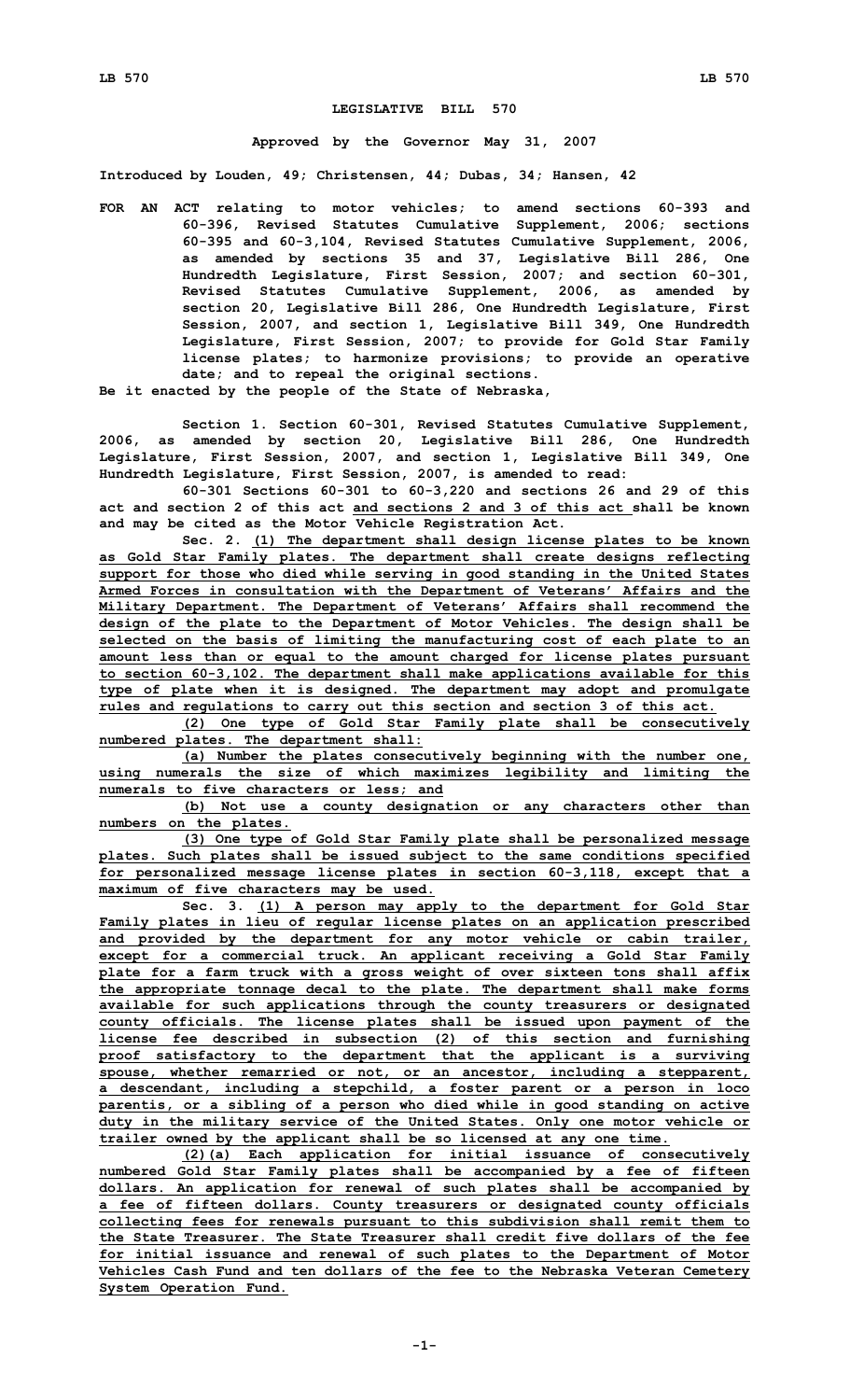**(b) Each application for initial issuance of personalized message Gold Star Family plates shall be accompanied by <sup>a</sup> fee of forty dollars. An application for renewal of such plates shall be accompanied by <sup>a</sup> fee of forty dollars. County treasurers or designated county officials collecting fees for renewals pursuant to this subdivision shall remit them to the State Treasurer. The State Treasurer shall credit thirty dollars of the fee for initial issuance and renewal of such plates to the Department of Motor Vehicles Cash Fund and ten dollars of the fee to the Nebraska Veteran Cemetery System Operation Fund.**

**(3) When the department receives an application for Gold Star Family plates, the department shall deliver the plates to the county treasurer or designated county official of the county in which the motor vehicle or cabin trailer is registered. The county treasurer or designated county official shall issue Gold Star Family plates in lieu of regular license plates when the applicant complies with the other provisions of the Motor Vehicle Registration Act for registration of the motor vehicle or cabin trailer. If Gold Star Family plates are lost, stolen, or mutilated, the licensee shall be issued replacement license plates upon request and without charge.**

**(4) The owner of <sup>a</sup> motor vehicle or cabin trailer bearing Gold Star Family plates may apply to the county treasurer or designated county official to have such plates transferred to <sup>a</sup> motor vehicle other than the vehicle for which such plates were originally purchased if such vehicle is owned by the owner of the plates. The owner may have the unused portion of the fee for the plates credited to the other vehicle which will bear the plates at the rate of eight and one-third percent per month for each full month left in the registration period. Application for such transfer shall be accompanied by <sup>a</sup> fee of three dollars. Fees collected pursuant to this subsection shall be remitted to the State Treasurer for credit to the Department of Motor Vehicles Cash Fund.**

**(5) If the cost of manufacturing Gold Star Family plates at any time exceeds the amount charged for license plates pursuant to section 60-3,102, any money to be credited to the Nebraska Veteran Cemetery System Operation Fund shall instead be credited first to the Highway Trust Fund in an amount equal to the difference between the manufacturing costs of Gold Star Family plates and the amount charged pursuant to section 60-3,102 with respect to such plates and the remainder shall be credited to the Nebraska Veteran Cemetery System Operation Fund.**

**Sec. 4. Section 60-393, Revised Statutes Cumulative Supplement, 2006, is amended to read:**

**60-393 Any owner who has two or more motor vehicles or trailers required to be registered under the Motor Vehicle Registration Act may register all such motor vehicles or trailers on <sup>a</sup> calendar-year basis or on an annual basis for the same registration period beginning in <sup>a</sup> month chosen by the owner. When electing to establish the same registration period for all such motor vehicles or trailers, the owner shall pay the registration fee, the motor vehicle tax imposed in section 60-3,185, and the motor vehicle fee imposed in section 60-3,190 on each motor vehicle for the number of months necessary to extend its current registration period to the registration period under which all such motor vehicles or trailers will be registered. Credit shall be given for registration paid on each motor vehicle or trailer when the motor vehicle or trailer has <sup>a</sup> later expiration date than that chosen by the owner except as otherwise provided in sections 60-3,121 and 60-3,128 and section 3 of this act. Thereafter all such motor vehicles or trailers shall be registered on an annual basis starting in the month chosen by the owner.**

**Sec. 5. Section 60-395, Revised Statutes Cumulative Supplement, 2006, as amended by section 35, Legislative Bill 286, One Hundredth Legislature, First Session, 2007, is amended to read:**

**60-395 (1) Except as otherwise provided in subsection (2) of this section and sections 60-3,121 and 60-3,128 and section 3 of this act, the registration shall expire and the registered owner or lessee may, by returning the registration certificate, the license plates, and, when appropriate, the validation decals and by either making application on <sup>a</sup> form prescribed by the department to the county treasurer or designated county official of the occurrence of an event described in subdivisions (a) through (e) of this subsection or, in the case of <sup>a</sup> change in situs, displaying to the county treasurer or designated county official the registration certificate of such other state as evidence of <sup>a</sup> change in situs, receive <sup>a</sup> refund of that part of the unused fees and taxes on motor vehicles or trailers based on the number of unexpired months remaining in the registration period from the date of any of the following events:**

**(a) Upon transfer of ownership of any motor vehicle or trailer;**

**(b) In case of loss of possession because of fire, theft,**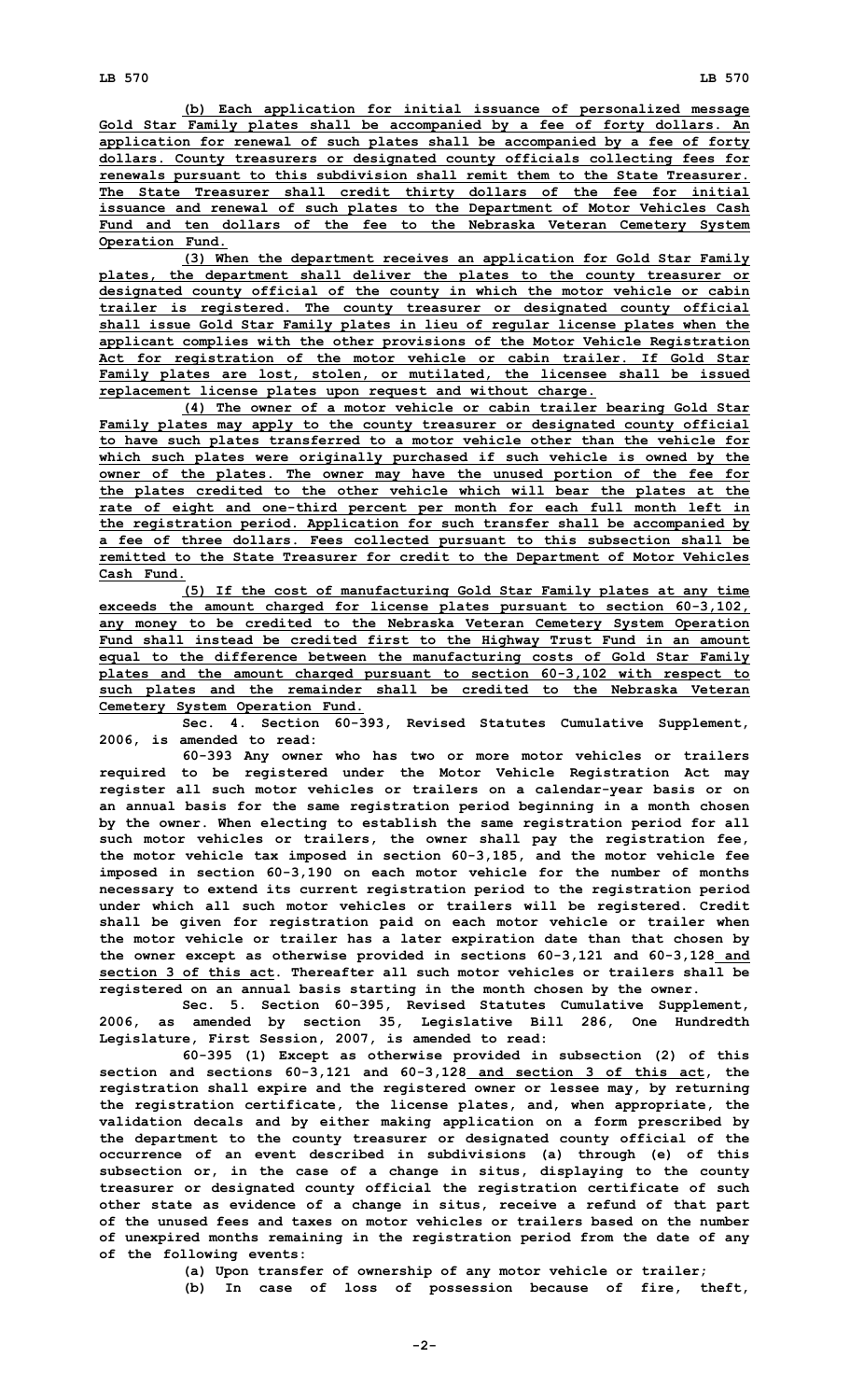**LB 570 LB 570**

**dismantlement, or junking;**

**(c) When <sup>a</sup> salvage branded certificate of title is issued;**

**(d) Whenever <sup>a</sup> type or class of motor vehicle or trailer previously registered is subsequently declared by legislative act or court decision to be illegal or ineligible to be operated or towed on the public roads and no longer subject to registration fees, the motor vehicle tax imposed in section 60-3,185, and the motor vehicle fee imposed in section 60-3,190;**

**(e) Upon <sup>a</sup> trade-in or surrender of <sup>a</sup> motor vehicle under <sup>a</sup> lease;**

**or**

**(f) In case of <sup>a</sup> change in the situs of <sup>a</sup> motor vehicle or trailer to a location outside of this state.**

**(2) If the date of the event falls within the same calendar month in which the motor vehicle or trailer is acquired, no refund shall be allowed for such month.**

**(3) If the transferor or lessee acquires another motor vehicle at the time of the transfer, trade-in, or surrender, the transferor or lessee shall have the credit provided for in this section applied toward payment of the motor vehicle fees and taxes then owing. Otherwise, the transferor or lessee shall file <sup>a</sup> claim for refund with the county treasurer or designated county official upon an application form prescribed by the department.**

**(4) The registered owner or lessee shall make <sup>a</sup> claim for refund or credit of the fees and taxes for the unexpired months in the registration period within sixty days after the date of the event or shall be deemed to have forfeited his or her right to such refund or credit.**

**(5) For purposes of this section, the date of the event shall be: (a) In the case of <sup>a</sup> transfer or loss, the date of the transfer or loss; (b) in the case of <sup>a</sup> change in the situs, the date of registration in another state; (c) in the case of <sup>a</sup> trade-in or surrender under <sup>a</sup> lease, the date of trade-in or surrender; (d) in the case of <sup>a</sup> legislative act, the effective date of the act; and (e) in the case of <sup>a</sup> court decision, the date the decision is rendered.**

**(6) Application for registration or for reassignment of license plates and, when appropriate, validation decals to another motor vehicle or trailer shall be made within thirty days of the date of purchase.**

**(7) The county treasurer or designated county official shall refund the motor vehicle fee and registration fee from the fees which have not been transferred to the State Treasurer. The county treasurer shall make payment to the claimant from the undistributed motor vehicle taxes of the taxing unit where the tax money was originally distributed. No refund of less than two dollars shall be paid.**

**Sec. 6. Section 60-396, Revised Statutes Cumulative Supplement, 2006, is amended to read:**

**60-396 Whenever the registered owner files an application with the county treasurer or designated county official showing that <sup>a</sup> motor vehicle or trailer is disabled and has been removed from service, the registered owner may, by returning the registration certificate, the license plates, and, when appropriate, the validation decals or, in the case of the unavailability of such registration certificate or certificates, license plates, or validation decals, then by making an affidavit to the county treasurer or designated county official of such disablement and removal from service, receive <sup>a</sup> credit for <sup>a</sup> portion of the registration fee from the fee deposited with the State Treasurer at the time of registration based upon the number of unexpired months remaining in the registration year except as otherwise provided in sections 60-3,121 and 60-3,128 and section 3 of this act. The owner shall also receive <sup>a</sup> credit for the unused portion of the motor vehicle tax and fee based upon the number of unexpired months remaining in the registration year. When the owner registers <sup>a</sup> replacement motor vehicle or trailer at the time of filing such affidavit, the credit may be immediately applied against the registration fee and the motor vehicle tax and fee for the replacement motor vehicle or trailer. When no such replacement motor vehicle or trailer is so registered, the county treasurer or designated county official shall forward the application and affidavit, if any, to the State Treasurer who shall determine the amount, if any, of the allowable credit for the registration fee and issue a credit certificate to the owner. For the motor vehicle tax and fee, the county treasurer or designated county official shall determine the amount, if any, of the allowable credit and issue <sup>a</sup> credit certificate to the owner. When such motor vehicle or trailer is removed from service within the same month in which it was registered, no credits shall be allowed for such month. The credits may be applied against taxes and fees for new or replacement motor vehicles or trailers incurred within one year after cancellation of registration of the motor vehicle or trailer for which the credits were allowed. When any such motor vehicle or trailer is reregistered**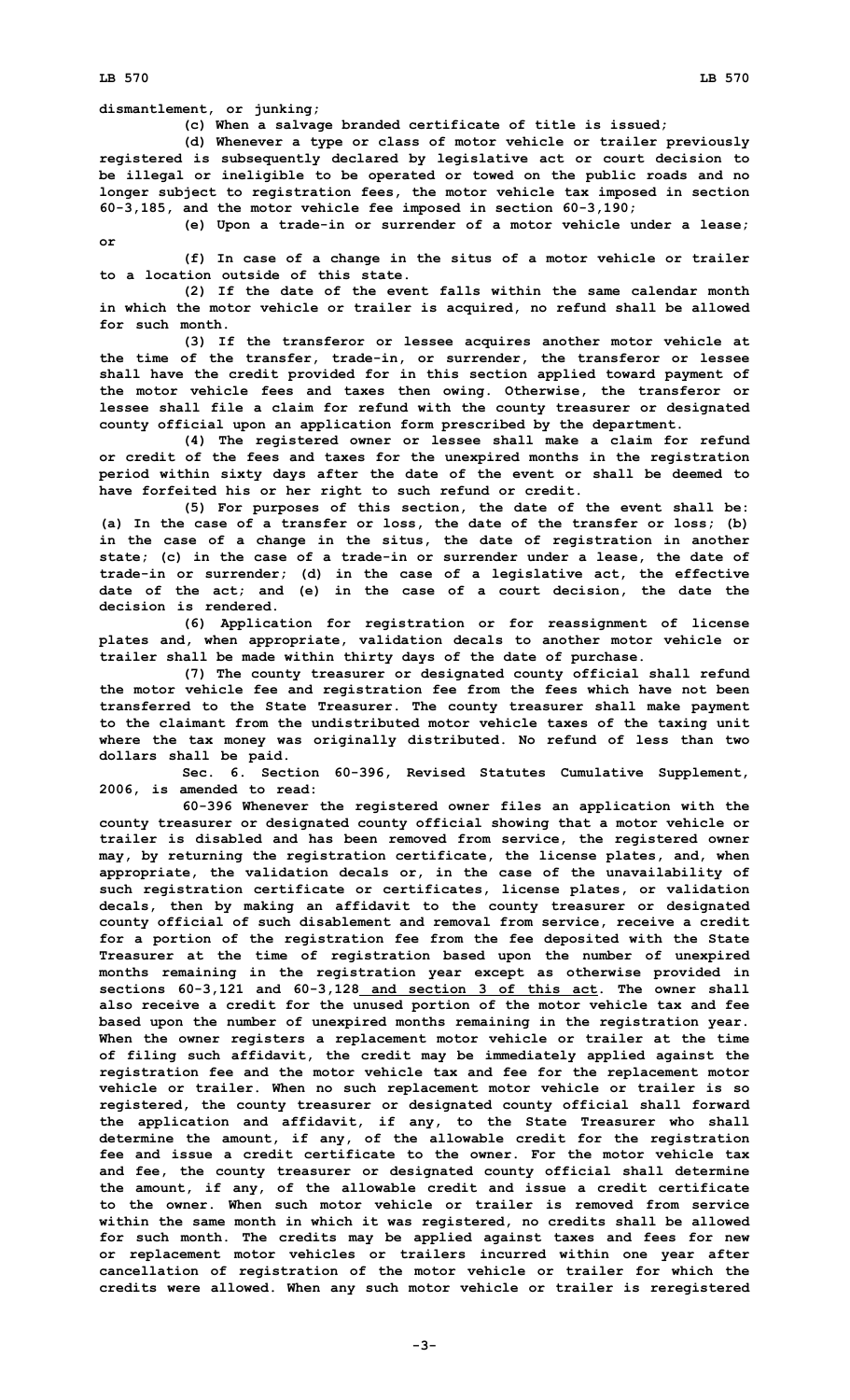**within the same registration year in which its registration has been canceled, the taxes and fees shall be that portion of the registration fee and the motor vehicle tax and fee for the remainder of the registration year. Sec. 7. Section 60-3,104, Revised Statutes Cumulative Supplement, 2006, as amended by section 37, Legislative Bill 286, One Hundredth Legislature, First Session, 2007, is amended to read: 60-3,104 The department shall issue the following types of license plates: (1) Amateur radio station license plates issued pursuant to section 60-3,126; (2) Apportionable vehicle license plates issued pursuant to section 60-3,203; (3) Boat dealer license plates issued pursuant to section 60-379; (4) Bus license plates issued pursuant to section 60-3,144; (5) Commercial motor vehicle license plates issued pursuant to section 60-3,147; (6) Dealer or manufacturer license plates issued pursuant to sections 60-3,114 and 60-3,115; (7) Disabled veteran license plates issued pursuant to section 60-3,124; (8) Farm trailer license plates issued pursuant to section 60-3,151; (9) Farm truck license plates issued pursuant to section 60-3,146; (10) Farm trucks with <sup>a</sup> gross weight of over sixteen tons license plates issued pursuant to section 60-3,146; (11) Fertilizer trailer license plates issued pursuant to section 60-3,151; (12) Film vehicle license plates issued pursuant to section 60-383; (13) Gold Star Family license plates issued pursuant to sections 2 and 3 of this act; (13) (14) Handicapped or disabled person license plates issued pursuant to section 60-3,113; (14) (15) Historical vehicle license plates issued pursuant to sections 60-3,130 to 60-3,134; (15) (16) Local truck license plates issued pursuant to section 60-3,145; (16) (17) Motor vehicle license plates for motor vehicles owned or operated by the state, counties, municipalities, or school districts issued pursuant to section 60-3,105; (17) (18) Motor vehicles exempt pursuant to section 60-3,107; (18) (19) Motorcycle license plates issued pursuant to section 60-3,100; (19) (20) Nebraska Cornhusker Spirit Plates issued pursuant to sections 60-3,127 to 60-3,129; (20) (21) Nonresident owner thirty-day license plates issued pursuant to section 60-382; (21) (22) Passenger car having <sup>a</sup> seating capacity of ten persons or less and not used for hire issued pursuant to section 60-3,143; (22) (23) Passenger car having <sup>a</sup> seating capacity of ten persons or less and used for hire issued pursuant to section 60-3,143; (23) (24) Pearl Harbor license plates issued pursuant to section 60-3,122; (24) (25) Personal-use dealer license plates issued pursuant to section 60-3,116; (25) (26) Personalized message license plates for motor vehicles and cabin trailers, except commercial motor vehicles registered for over ten tons gross weight, issued pursuant to sections 60-3,118 to 60-3,121; (26) (27) Prisoner-of-war license plates issued pursuant to section 60-3,123; (27) (28) Purple Heart license plates issued pursuant to section 60-3,125; (28) (29) Recreational vehicle license plates issued pursuant to section 60-3,151; (29) (30) Repossession license plates issued pursuant to section 60-375; (30) (31) Trailer license plates issued for trailers owned or operated by the state, counties, municipalities, or school districts issued pursuant to section 60-3,106; (31) (32) Trailer license plates issued pursuant to section 60-3,100; (32) (33) Trailers exempt pursuant to section 60-3,108; (33) (34) Transporter license plates issued pursuant to section 60-378;**

**-4-**